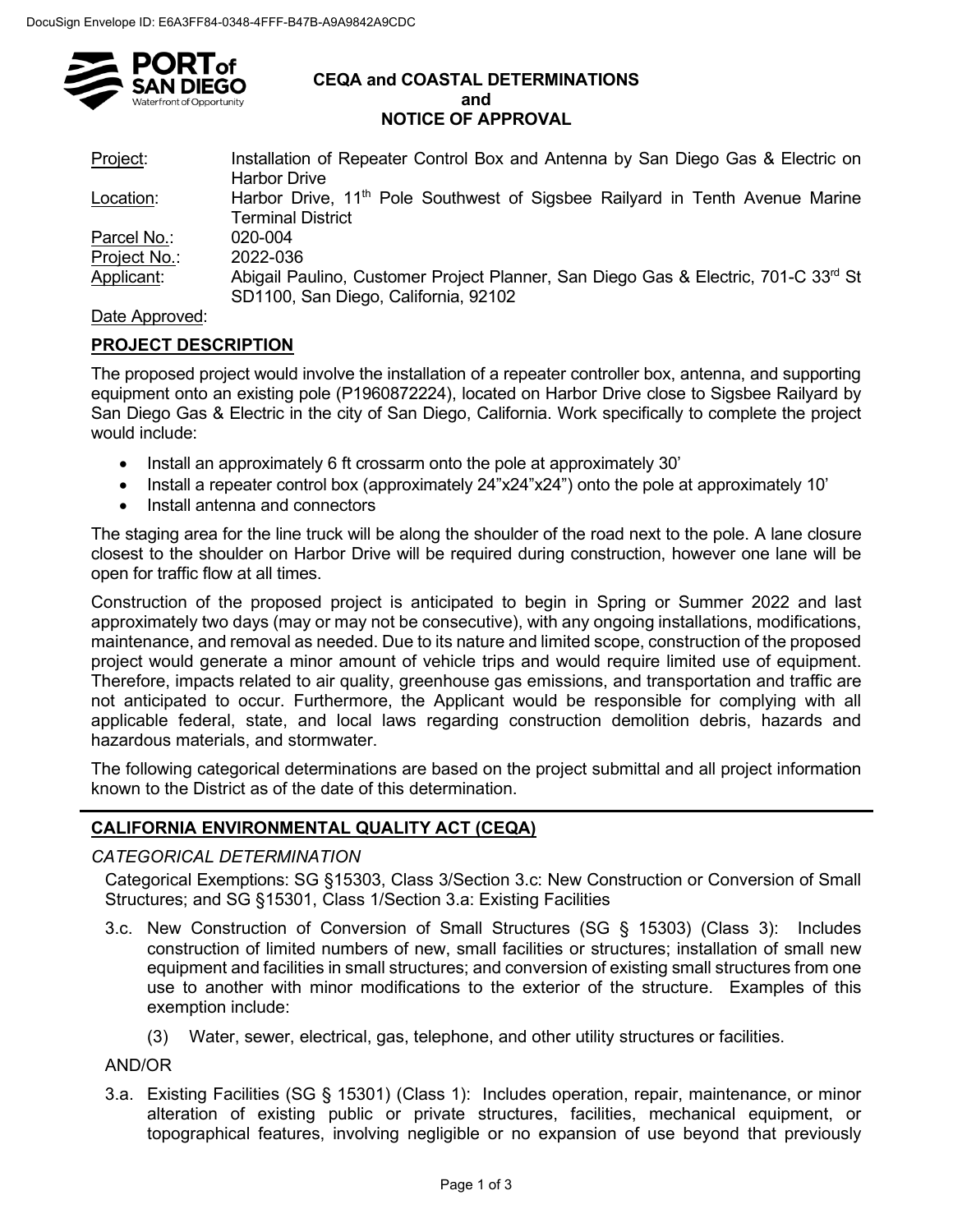existing, including but not limited to:

(7) Existing facilities used to provide electric power, natural gas, sewerage, or other public utility service

The proposed project is determined to be Categorically Exempt pursuant to the CEQA Guidelines and the Sections of the District's *Guidelines for Compliance with CEQA* as identified above. These are appropriate for the proposed project because it would consist of the installation of small new electrical equipment on a previously existing pole. The District has determined none of the six exceptions to the use of a categorical exemption apply to this project (CEQA Guidelines Section 15300.2).

Pursuant to CEQA Guidelines Section 15062, a 35-day statute of limitations for this CEQA exemption shall apply from the date a Notice of Exemption is posted with the San Diego County Clerk, or a 180 day statute of limitations for this CEQA exemption shall apply if no Notice of Exemption is filed.

### **CALIFORNIA COASTAL ACT**

### *PORT MASTER PLAN CONSISTENCY*

Planning District: 4 - Tenth Avenue Marine Terminal (Precise Plan Figure 13)

Land Use Designation: Streets

The portion of the proposed project located within the Coastal Development Permit (CDP) jurisdiction of the District conforms to the certified Port Master Plan because it would involve installation of small electrical equipment on a previously existing pole consistent with the existing certified land use designation. The proposed project would not change the use of the site nor would it interrupt or expand the existing conforming uses of the site.

### *CATEGORICAL DETERMINATION*

Categorical Exclusions: Section 8.a: Existing Facilities and Section 8.c: New Construction or Conversion of Small Structures

- 8.a. Existing Facilities: The operation, repair, maintenance, or minor alteration of existing public or private structures, facilities, mechanical equipment, or topographical features, involving negligible or no expansion of use beyond that previously existing, including but not limited to:
	- (2) Public and private utilities used to provide electric power, natural gas, sewer, or other utility services

### AND/OR

- 8.c. New Construction or Conversion of Small Structures: Construction and location of limited numbers of new, small facilities or structures and installation of small, new equipment and facilities, involving negligible or no change of existing use of the property, including but not limited to:
	- (2) Water main, sewer, electrical, gas, or other utility extensions of reasonable length to serve such construction

The portion of the proposed project located within the Coastal Development Permit (CDP) jurisdiction of the District is determined to be Categorically Excluded pursuant to the Sections of the District's *Coastal Development Permit Regulations* as identified above. These are appropriate for the proposed project because it would involve negligible or no change of existing use of the property.

Pursuant to California Coastal Act Section 30717, there is a 10-working-day period to appeal this "Coastal Act Categorical Determination of Exclusion" to the California Coastal Commission.

For the portion of the proposed project located outside of the District's CDP jurisdiction, additional approvals may be required from other agencies.